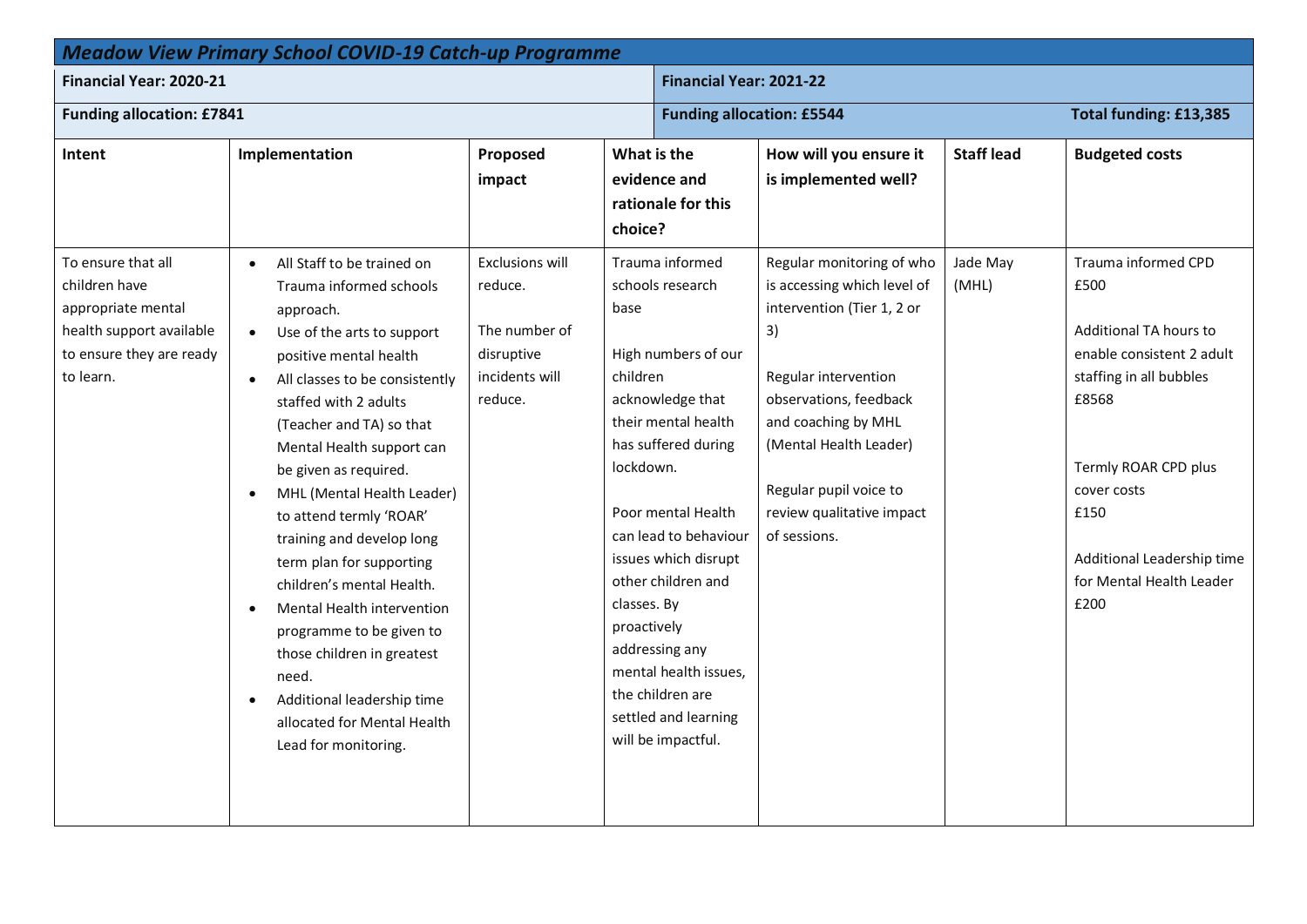| To ensure Y1 and F2<br>phonics outcomes are<br>improved in comparison<br>to attainment in 2018-<br>2019<br>and<br>To support Y2 and Y3 to<br>'catch up' on missed<br>phonics learning so that<br>all children have passed<br>the phonics test by the<br>end of the academic<br>year. | Twice daily phonics sessions<br>in Y1 to ensure phonic<br>sessions at the appropriate<br>level, gap coverage and<br>retrieval practice.<br>Phonics 1 to 1 and group<br>$\bullet$<br>intervention groups to be<br>ran daily for bottom 20% of<br>pupils.<br>Additional leadership time<br>$\bullet$<br>allocated for ERL monitoring<br>Development of ERL with the<br>$\bullet$<br>support for English HUB and<br><b>JMAT Teaching and Learning</b><br>Leader.                                                                                                                                   | 10% increase in<br>the number of<br>pupils attaining<br>the ELG for<br>Reading and<br>Writing.<br>10% increase in<br>pupils attaining a<br>pass in their<br>phonics test in Y1.<br>ALL children to<br>pass their phonics<br>test in Y2 and Y3.                                                                                | EEF catch-up funding<br>research.<br>English hub early<br>reading and phonics. | Monthly phonics screening<br>in Y2 and identified pupils<br>in Y3.<br>Half-termly screening in<br>Y1.<br>Half termly monitoring of<br>all individual phonic<br>assessments by ERL.<br>Regular lesson<br>observations, feedback<br>and coaching by ERL | Katie Tupling<br>(ERL)                | Additional leadership time<br>for ERL £210                                                                                        |
|--------------------------------------------------------------------------------------------------------------------------------------------------------------------------------------------------------------------------------------------------------------------------------------|-------------------------------------------------------------------------------------------------------------------------------------------------------------------------------------------------------------------------------------------------------------------------------------------------------------------------------------------------------------------------------------------------------------------------------------------------------------------------------------------------------------------------------------------------------------------------------------------------|-------------------------------------------------------------------------------------------------------------------------------------------------------------------------------------------------------------------------------------------------------------------------------------------------------------------------------|--------------------------------------------------------------------------------|-------------------------------------------------------------------------------------------------------------------------------------------------------------------------------------------------------------------------------------------------------|---------------------------------------|-----------------------------------------------------------------------------------------------------------------------------------|
| To ensure that Children<br>in Y3-Y6 are supported<br>to get back on track with<br>their reading, SPAG and<br>writing.                                                                                                                                                                | Teacher, HLTA and TA training<br>in reading to ensure consistent<br>practice. Staff meeting<br>projects for teachers and the<br>HLTA and bespoke training<br>from the English lead for TAs.<br>Reading sessions follow school<br>policy, engage all children,<br>include reading dogs, regularly<br>use assessments to teach gaps<br>in knowledge.<br>SPAG to be taught twice daily<br>$\bullet$<br>for autumn term. (will review<br>and evaluate impact at this<br>point to judge whether this<br>approach should be extended)<br>Daily writing sessions to be<br>taught with opportunities to | All children will<br>return to the<br>expected level<br>they were at pre-<br>covid lockdown.<br>E.G. children who<br>were GD before<br>lockdown will be<br>on track to be GD<br>in their current<br>year group<br>children who<br>were EXP before<br>lockdown will be<br>on track to be EXP<br>in their current<br>year group | EEF catch-up funding<br>research.                                              | Planning review, end of<br>unit moderation of books<br>by English Leader<br>Regular lesson<br>observations, feedback<br>and coaching by English<br>Leader<br>Termly moderation<br>Teacher assessments                                                 | Hannah<br>Webster<br>(English Leader) | Additional TA hours to<br>enable pre-teach for<br>bottom 20%<br>£3277<br>Additional leadership time<br>for English Leader<br>£230 |